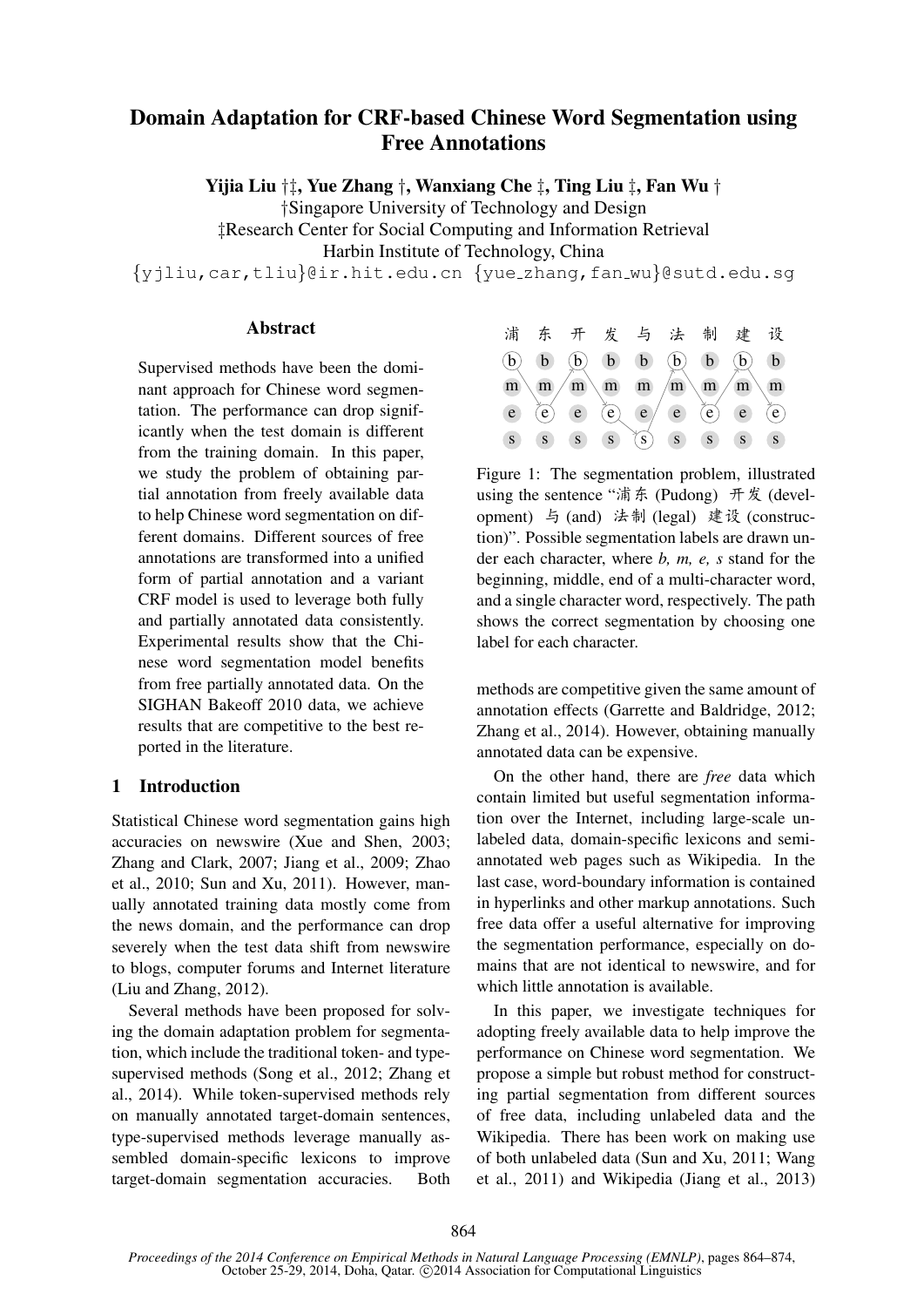to improve segmentation. However, no empirical results have been reported on a unified approach to deal with different types of free data. We use a conditional random fields (Lafferty et al., 2001; Tsuboi et al., 2008) variant that can leverage the partial annotations obtained from different sources of free annotation. Training is achieved by a modification to the learning objective, incorporating partial annotation likelihood, so that a single model can be trained consistently with a mixture of full and partial annotation.

Experimental results show that our method of using partially annotated data can consistently improves cross-domain segmentation performance. We obtain results which are competitive to the best reported in the literature. Our segmentor is freely released at https://github.com/ ExpResults/partial-crfsuite.

#### 2 Obtaining Partially Annotated Data

We model the Chinese word segmentation task as a character sequence tagging problem, which is to give each character in a sentence a word-boundary tag (Xue and Shen, 2003). We adopt four tags, *b, m, e* and *s*, which represent the *b*eginning, *m*iddle, *e*nd of a multi-character word, and a *s*ingle character word, respectively. A manually segmented sentence can be represented as a tag sequence, as shown in Figure 1.

We investigate two major sources of freelyavailable annotations: lexicons and natural annotation, both with the help of unannotated data. To make use of the first source of information, we incorporate words from a lexicon into unannotated sentences by matching of character sequences, resulting in partially annotated sentences, as shown in Figure 2a. In this example, the word "狐岐山 (the Huqi Mountain)" in the unannotated sentence matches an item in the lexicon. As a result, we obtain a partially-annotated sentence, in which the segmentation ambiguity of the characters "狐 (fox)", "岐 (brandy road)" and "山 (mountain)" are resolved ("狐" being the beginning, "岐" being the middle and "山" being the end of the same word). At the same time, the segmentation ambiguity of the surrounding characters "在 (at)" and "救 (save)" are reduced ("在" being either a single-character word or the end of a multi-character word, and "救" being either a single-character word or the beginning of a multicharacter word).







(b) "如 (e.g.) 乳铁蛋白 (lysozyme) 、 溶菌酶 (lactoferrin)", where "乳铁蛋白" is a hyperlink.



*Natural annotation*, which refers to word boundaries that can be inferred from URLs, fonts or colors on web pages, also result in partiallyannotated sentences. Taking a web page shown in Figure 2b for example. It can be inferred from the URL tags on "乳铁蛋白" that "乳" should be either the beginning of a multi-character word or a single-character word, and "白" should be either the end a multi-character word or single-character word. Similarly, possible tags of the surrounding character "如" and "、" can also be inferred.

We turn both lexicons and natural annotation into the same form of *partial annotation* with same unresolved ambiguities, as shown in Figure 2, and use them together with available *full annotation* (Figure 1) as the training data for the segmentor. In this section, we describe in detail how to obtain partially annotated sentences from each resource, respectively.

#### 2.1 Lexicons

In this scenario, we assume that there are unlabeled sentences along with a lexicon for the target domain. We obtain partially segmented sentences by extracting word boundaries from the unlabeled sentences with the help of the lexicon. Previous matching methods (Wu and Tseng, 1993; Wong and Chan, 1996) for Chinese word segmentation largely rely on the lexicons, and are generally considered being weak in ambiguity resolution (Gao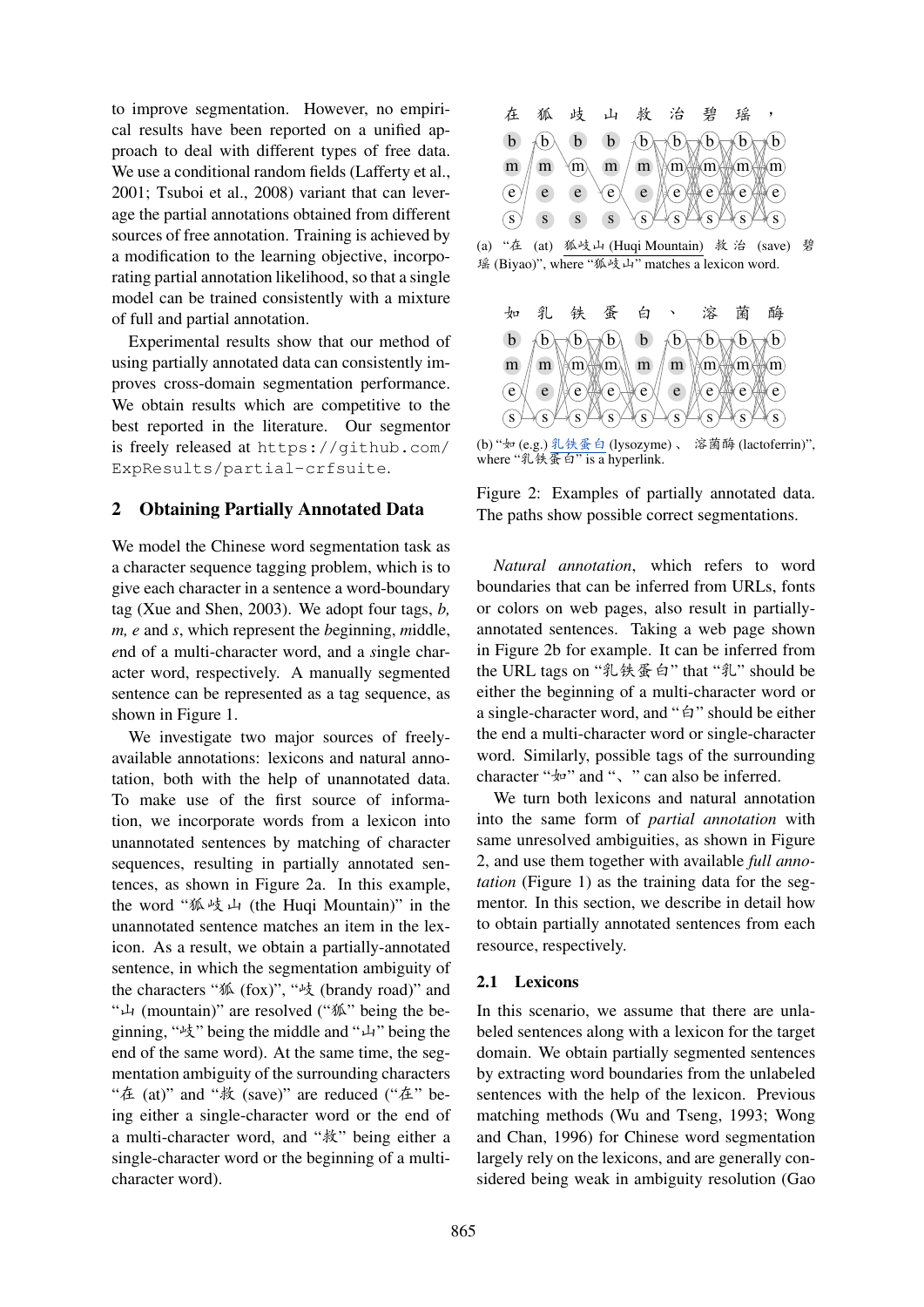| saw tourist industry in Hainan is full of hope<br>Daily                                   |  |
|-------------------------------------------------------------------------------------------|--|
|                                                                                           |  |
| 主要(mainly) 是(is) 旅游 (tourist) 业 (industry) 和(and) 软件 (software) 产业(industry)<br>Wikipedia |  |
| mainly is tourist industry and software industry                                          |  |

(a) Case of incompatible annotation on "旅游业(tourist industry)" between People's Daily and Wikipedia.

| Literature | 《说文解字 (Shuo Wen Jie Zi, a book) 段(segmented) 注(annotated) 》<br>the segmented and annotated version of Shuo Wen Jie Zi |
|------------|-----------------------------------------------------------------------------------------------------------------------|
|            | 每条(each) 记录(record) 被(is) 分隔(splitted) 为(into) 字段 (fields)                                                            |
| Computer   | each record is splitted into several fields                                                                           |

(b) Similar subsequence "字段(field)" is segmented differently under different domains in Wikipedia.

Table 1: Examples natural annotation from Wikipedia. Underline marks annotated words.

et al., 2005). But for obtaining the partial labeled data with lexicon, the matching method can still be a solution. Since we do not aim to recognize every word from sentence, we can select a lexicon with smaller coverage but less ambiguity to achieve relatively precise matching result.

In this paper, we apply two matching schemes to the same raw sentences to obtain partially annotated sentences. The first is a simple forwardmaximum matching (FMM) scheme, which is very close to the forward maximum matching algorithm of Wu and Tseng (1993) for Chinese word segmentation. This scheme scans the input sentence from left to right. At each position, it attempts to find the longest subsequence of Chinese characters that matches a lexicon entry. If such an entry is found, the subsequence is tagged with the corresponding tags, and its surrounding characters are also constrained to a smaller set of tags. If no subsequence is found in the lexicon, the character is left with all the possible tags. Taking the sentence in Figure 2a for example. When the algorithm scans the second character, "狐", and finds the entry "狐岐山" in the lexicon, the subsequence of characters is recognized as a word, and tagged with *b, m* and *e*, respectively. At the same time, the previous character "在" can be inferred as only end of a multi-character word (*e*) or a single-character word (*s*). The second matching scheme is backward maximum matching, which can be treated as the application of FMM on the reverse of unlabeled sentences using a lexicon of reversed words.

To mitigate the errors resulting from one single matching scheme, we combine the two matching results by agreement. The basic idea is that if a subsequence of sentence is recognized as word by

multiple matching results, it can be considered as a more precise annotation. Our algorithm reads partial segmentation by different methods and selects the subsequences that are identified as word by all methods as annotated words.

#### 2.2 Natural Annotation

We use the Chinese Wikipedia for natural annotation. Partially annotated sentences are readily formed in Wikipedia by markup syntax, such as URLs. However, some subtle issues exist if the sentences are used directly. One problem is incompatibility of segmentation standards between the annotated training data and Wikipedia. Jiang et al. (2009) discuss this incompatibility problem between two corpora — the CTB and the People's Daily; the problem is even more severe on Wikipedia because it can be edited by any user. Table 1a shows a case of incompatible annotation between the People's Daily data and natural annotation in Wikipedia, where the three characters "旅游业" are segmented differently. Both can be treated as correct, although they have different segmentation granularities.

Another problem is the intrinsic ambiguity of segmentation. The same character sequence can be segmented into different words under different contexts. If the training and test data contain different contexts, the learned model can give incorrect results on the test data. This is particularly true across different domains. Table 1b gives such an example, where the character sequence "字段" is segmented differently in two of our test domains, but both cases exist in Wikipedia.

In summary, Wikipedia introduces both useful information for domain adaptation and harmful noise with negative effects on the model. To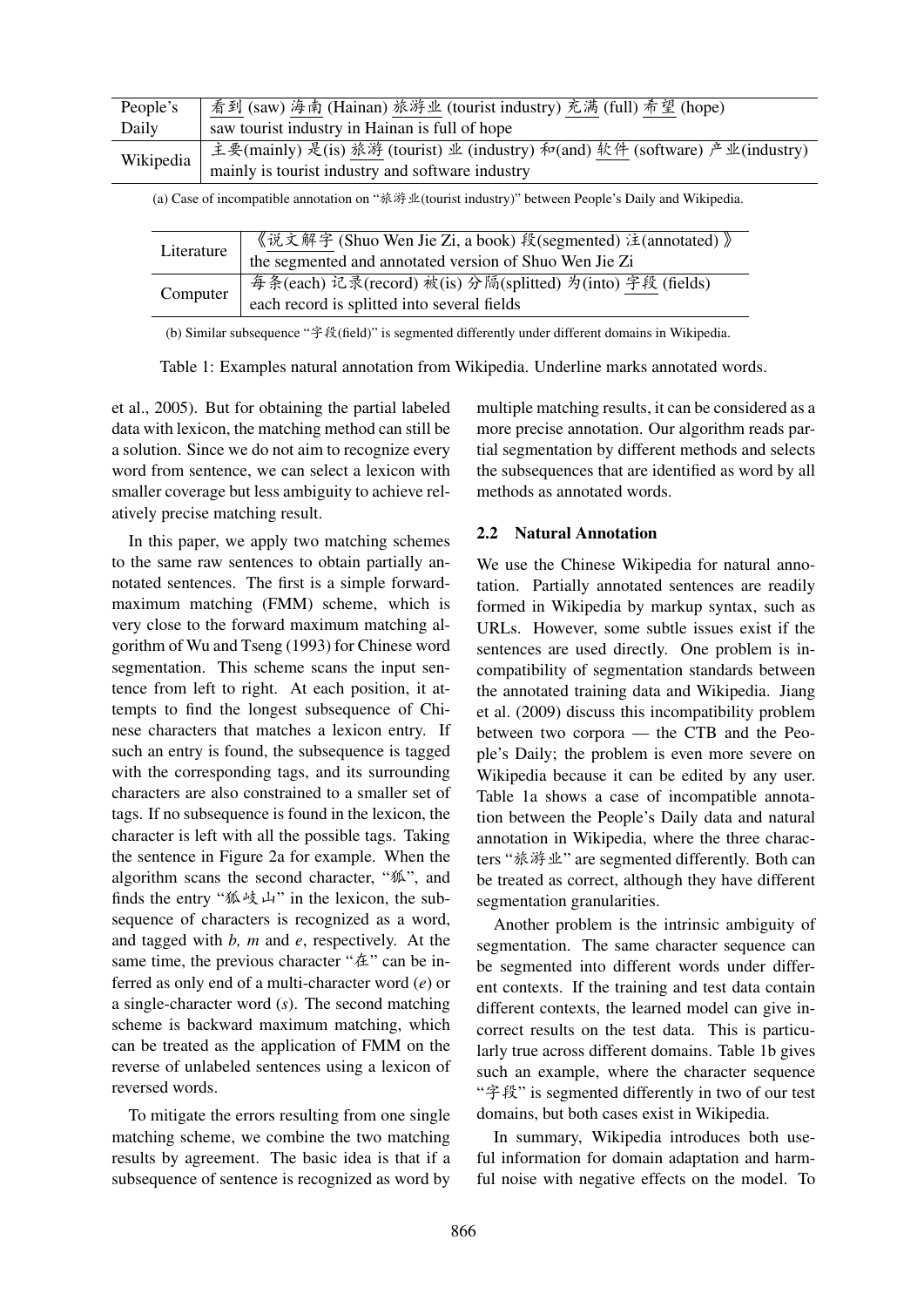achieve better performance of domain adaptation using Wikipedia, one intuitive approach is to select more domain-related data and less irrelevant data to minimize the risks that result from incompatible annotation and domain difference.

To this end, we assume that there are some raw sentences on the target domain, which can be used to evaluate the relevance between Wikipedia and target domain test data. We assume that URLtagged entries reflect the segmentation standards of Wikipedia sentence, and use them to match Wikipedia sentences with the raw target domain data. If the character sequence of any URL-tagged entry in a Wikipedia sentence matches the target domain data, the Wikipedia sentence is selected for training. Another advantage of such data selection is that the training time consumption can be reduced by reducing the size of training data.

## 3 CRF for Word Segmentation

We follow the work of Zhao et al. (2010) and Sun and Xu (2011), and adopt the Conditional Random Fields (CRF) model (Lafferty et al., 2001) for the sequence labeling problem of word segmentation. Given an input characters sequence, the task is to assign one segmentation label from  $\{b, m, e, s\}$  on each character. Let  $\mathbf{x} = (x_1, x_2, ..., x_T)$  be the sequence of characters in sentence whose length is T, and  $y = (y_1, y_2, ..., y_T)$  be the corresponding label sequence, where  $y_i \in Y$ . The linearchain conditional random field for Chinese word segmentation can be formalized as

$$
p(\mathbf{y}|\mathbf{x}) = \frac{1}{Z} \exp \sum_{t=1}^{T} \sum_{k} \lambda_k f_k(y_t, y_{t-1}, \mathbf{x}) \quad (1)
$$

where  $\lambda_k$  are the model parameters,  $f_k$  are the feature functions and  $Z$  is the probability normalizer.

$$
Z = \sum_{\mathbf{y}} \exp \sum_{t=1}^{T} \sum_{k} \lambda_k f_k(y_t, y_{t-1}, \mathbf{x}) \qquad (2)
$$

We follow Sun and Xu (2011) and use the feature templates shown in Table 2 to model the segmented task. For ith character in the sentence, the n-gram features represent the surrounding characters of this character;  $Type$  categorizes the character it into digit, punctuation, english and other; Identical indicates whether the input character is the same with its surrounding characters. This feature captures repetition patterns such as "试 试 (try)" or "走走 (stroll)".

| <b>Type</b> | <b>Template</b>                    |
|-------------|------------------------------------|
| unigram     | $C_s$ $(i-3 < s < i+3)$            |
| bigram      | $C_sC_{s+1}$ $(i-3 < s < i+2)$     |
|             | $C_sC_{s+2}$ $(i-3 < s < i+1)$     |
| type        | $Type(C_i)$                        |
|             | $Type(C_s)Type(C_{s+1})$           |
|             | $(i-1 < s < i+2)$                  |
| identical   | $Identical(C_s, C_{s+1})$ $(i-3 <$ |
|             | $s < i + 1$                        |
|             | $Identical(Cs, Cs+2)$ $(i-3 <$     |
|             | s < i                              |

Table 2: Feature templates for the ith character.

For fully-annotated training data, the learning problem of conditional random fields is to maximize the log likelihood over all the training data (Lafferty et al., 2001)

$$
\mathcal{L} = \sum_{n=1}^{N} \log p(\mathbf{y}^{(n)} | \mathbf{x}^{(n)})
$$

Here  $N$  is the number of training sentences. Both the likelihood  $p(\mathbf{y}^{(n)} | \mathbf{x}^{(n)})$  and its gradient can be calculated by performing the forward-backward algorithm (Baum and Petrie, 1966) on the sequence, and several optimization algorithm can be adopted to learn parameters from data, including L-BFGS (Liu and Nocedal, 1989) and SGD (Bottou, 1991).

# 4 Training a CRF with partially annotated data

For word segmentation with partially annotated data, some characters in a sentence can have a definite segmentation label, while some can have multiple labels with ambiguities remaining. Taking the partially annotated sentence in Figure 2a for example, the corresponding potential label sequence for "在狐岐山救" is  $\{(e, s), (b), (m), (e), (b, s)\}\text{, where the characters }$ "狐", "岐" and "山" have fixed labels but for "在" and "救", some ambiguities exist. Note that the full annotation in Figure 1 can be regarded as a special case of partial annotation, where the number of potential labels for each character is one.

We follow Tsuboi et al. (2008) and model marginal probabilities over partially annotated data. Define the possible labels that correspond to the partial annotation as  $\mathbf{L} = (L_1, L_2, ..., L_T)$ , where each  $L_i$  is a non-empty subset of Y that corresponds to the set of possible labels for  $x_i$ . Let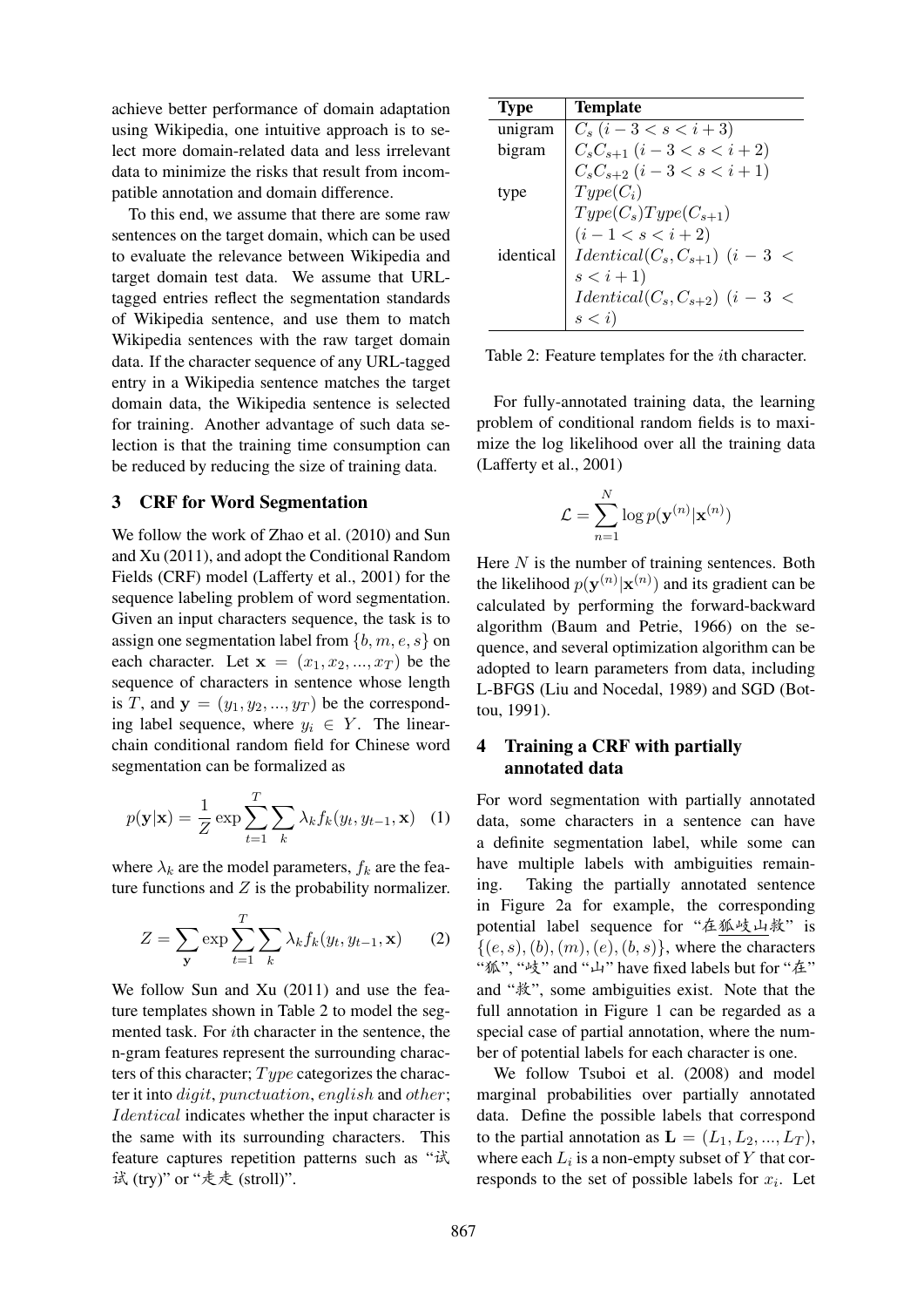Y<sup>L</sup> be the set of all possible label sequences where  $\forall y \in Y_L$ ,  $y_i \in L_i$ . The marginal probability of  $Y_L$  can be modeled as

$$
p(\mathbf{Y}_{\mathbf{L}}|\mathbf{x}) = \frac{1}{Z} \sum_{\mathbf{y} \in \mathbf{Y}_{\mathbf{L}}} \exp \sum_{t=1}^{T} \sum_{k} \lambda_k f_k(y_t, y_{t-1}, \mathbf{x}) \quad (3)
$$

Defining the unnormalized marginal probability as

$$
Z_{\mathbf{Y}_{\mathbf{L}}} = \sum_{\mathbf{y} \in \mathbf{Y}_{\mathbf{L}}} \exp \sum_{t=1}^{T} \sum_{k} \lambda_k f_k(y_t, y_{t-1}, \mathbf{x}),
$$

and the normalizer  $Z$  being the same as Equation 2, the log marginal probability of  $Y_L$  over N partially annotated training examples can be formalized as

$$
\mathcal{L}_{\mathbf{Y}_{\mathbf{L}}} = \sum_{n=1}^{N} \log p(\mathbf{Y}_{\mathbf{L}}|\mathbf{x}) = \sum_{n=1}^{N} (\log Z_{\mathbf{Y}_{\mathbf{L}}} - \log Z)
$$

The gradient of the likelihood can be written as

$$
\begin{aligned} \frac{\partial \mathcal{L}_{\mathbf{Y_L}}}{\partial \lambda_k} & = \\ & \sum_{n=1}^N \sum_{t=1}^T \sum_{\substack{y_{\mathbf{Y_L}} \in L_t, \\ y'_{\mathbf{Y_L}} \in L_{t-1}}} f_k(y_{\mathbf{Y_L}}, y'_{\mathbf{Y_L}}, \mathbf{x}) p_{\mathbf{Y_L}}(y_{\mathbf{Y_L}}, y'_{\mathbf{Y_L}} | \mathbf{x}) \\ & - \sum_{n=1}^N \sum_{t=1}^T \sum_{y, y'} f_k(y, y', \mathbf{x}) p(y, y' | \mathbf{x}) \end{aligned}
$$

Both  $Z_{Y_L}$  and its gradient are similar in form to Z. By introducing a modification to the forwardbackward algorithm,  $Z_{\mathbf{Y}_L}$  and  $\mathcal{L}_{\mathbf{Y}_L}$  can be calculated. Define the *forward variable* for partially annotated data  $\alpha_{\mathbf{Y}_{\mathbf{L}},t}(j) = p_{\mathbf{Y}_{\mathbf{L}}}(x_{\langle 1,...,t \rangle}, y_t = j)$ . A modification on the forward algorithm can be formalized as

$$
\alpha_{\mathbf{Y}_{\mathbf{L}},t}(j) = \begin{cases} 0 & j \notin L_t \\ \sum_{i \in L_{t-1}} \Psi_t(j,i,x_t) \alpha_{\mathbf{Y}_{\mathbf{L}},t-1}(i) & j \in L_t \end{cases}
$$

 $\sum_{k} \lambda_k f_k(y_t = j, y_{t-1} = i, x_t)$ . Similarly, for the where  $\Psi_t(j, i, x)$  is a potential function that equals *backward variable*  $\beta_{\mathbf{Y}_{\mathbf{L}},t}$ ,

$$
\beta_{\mathbf{Y}_{\mathbf{L}},t}(i) = \begin{cases} 0 & i \notin L_t \\ \sum_{j \in L_{t+1}} \Psi_t(j,i,x_{t+1}) \beta_{\mathbf{Y}_{\mathbf{L}},t+1}(j) & i \in L_t \end{cases}
$$

 $Z_{\mathbf{Y}_{\mathbf{L}}}$  can be calculated by  $\alpha_{\mathbf{Y}_{\mathbf{L}}}(T)$ , and  $p_{\mathbf{Y}_{\mathbf{L}}}(y, y'|x)$  can be calculated by  $\alpha_{\mathbf{Y}_{\mathbf{L}},t-1}(y')\Psi_t(y,y',x_t)\beta_{\mathbf{Y}_{\mathbf{L}},t}(y).$ 

Note that if each element in  $Y_L$  is constrained to one single label, the CRF model in Equation 3

degrades into Equation 1. So we can train a unified model with both fully and partially annotated data. We implement this CRF model based on a open source toolkit CRFSuite.<sup>1</sup> In our experiments, we use the L-BFGS (Liu and Nocedal, 1989) algorithm to learn parameters from both fully and partially annotated data.

#### 5 Experiments

We perform our experiments on the domain adaptation test data from SIGHAN Bakeoff 2010 (Zhao et al., 2010), adapting annotated training sentences from People's Daily (PD) (Yu et al., 2001) to different test domains. The fully annotated data is selected from the People's Daily newspaper in January of 1998, and the four test domains from the SIGHAN Bakeoff 2010 include finance, medicine, literature and computer. Sample segmented data in the computer domain from this bakeoff is used as development set. Statistics of the data are shown in first half of Table 3. We use wikidump20140419<sup>2</sup> for the Wikipedia data. All the traditional Chinese pages in Wikipedia are converted to simplified Chinese. After filtering functional pages like *redirection* and removing duplication, 5.45 million sentences are reserved.

For comparison with related work on using a lexicon to improve segmentation, another set of test data is chosen for this setting. We use the Chinese Treebank (CTB) as the source domain data, and Zhuxian (a free Internet novel, also named as "Jade dynasty", referred to as ZX henceforth) as the target domain data. $3$  The ZX data are written in a different style from newswire, and contains many out-of-vocabulary words. This setting has been used by Liu and Zhang (2012) and Zhang et al. (2014) for domain adaptation of segmentation and POS-tagging. We use the standard training, development and test split. Statistics of the test data annotated by Zhang et al. (2014) are shown in the second half of Table 3.

The data preparation method in Section 2 and the CRF method in Section 4 are used for all the experiments. Both recall of out-of-vocabulary words  $(R_{oov})$  and F-score are used to evaluate the

<sup>1</sup>http://www.chokkan.org/software/ crfsuite/

<sup>2</sup>http://dumps.wikimedia.org/zhwiki/ 20140419/

<sup>&</sup>lt;sup>3</sup>Annotated target domain test data and lexicon are available from http://ir.hit.edu.cn/˜mszhang/ eacl14mszhang.zip.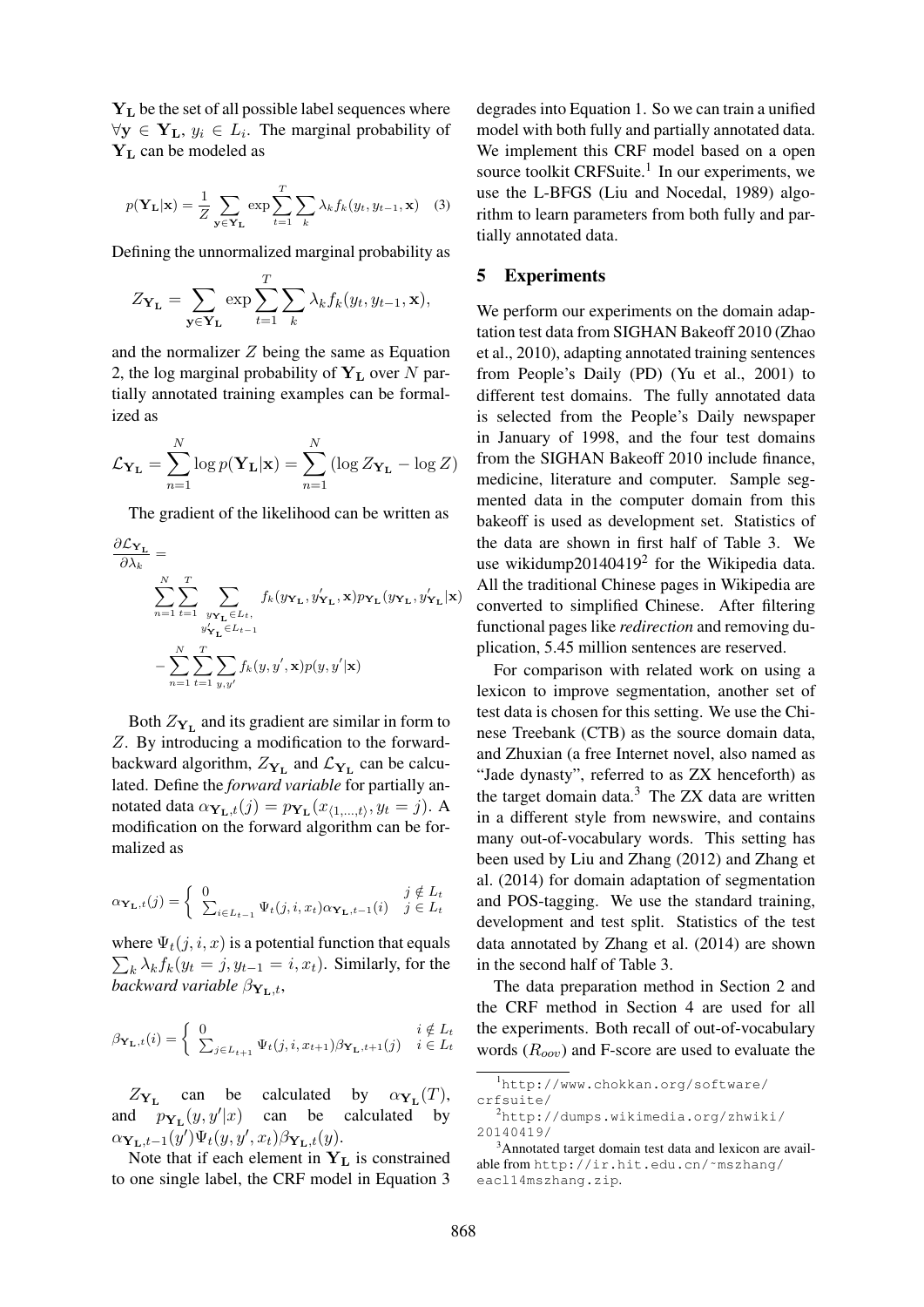| <b>SIGHAN</b> | Data set   | Train            | Development |             |           | <b>Test</b> |           |
|---------------|------------|------------------|-------------|-------------|-----------|-------------|-----------|
|               |            | <b>PD</b>        | Computer    | Finance     | Medicine  | Literature  | Computer  |
|               | # sent.    | 19,056           | 1,000       | 560         | 1,308     | 670         | 1,329     |
| 个             | # words    | 1,109,734        | 21,398      | 33,035      | 31,499    | 35,735      | 35,319    |
| ≏             | <b>OOV</b> |                  | 0.1766      | 0.0874      | 0.1102    | 0.0619      | 0.1522    |
| $\mathbf{Z}$  | Data set   | Train            | Development | <b>Test</b> | Unlabeled |             | Unlabeled |
| 个             |            | CTB <sub>5</sub> |             | ZΧ          |           |             |           |
|               | # sent.    | 18,086           | 788         | 1,394       | 32,023    | Wikipedia   | 5,456,151 |
|               |            |                  |             |             |           |             |           |
|               | # words    | 493,934          | 20,393      | 34,355      |           |             |           |
| CTB5          | <b>OOV</b> |                  | 0.1377      | 0.1550      |           |             |           |

Table 3: Statistics of data used in this paper.

segmentation performance. There is a mixture of Chinese characters, English words and numeric expression in the test data from SIGHAN Bakeoff 2010. To test the influence of Wikipedia data on Chinese word segmentation alone, we apply regular expressions to detect English words and numeric expressions, so that they are marked as *not segmented*. After performing this preprocessing step, cleaned test input data are fed to the CRF model to give a relatively strong baseline.

### 5.1 Free Lexicons

## 5.1.1 Obtaining lexicons

For domain adaption from CTB to ZX, we use a lexicon released by Zhang et al. (2014). The lexicon is crawled from a online encyclopedia<sup>4</sup>, and contains the names of 159 characters and artifacts in the Zhuxian novel. We follow Zhang et al. (2014) and name it NR for convenience of further discussion. The NR lexicon can be treated as a strongly domain-related, high quality but relatively small lexicon. It's a typical example of freely available lexicon over the Internet.

For domain adaptation from PD to medicine and computer, we collect a list of page titles under the corresponding categories in Wikipedia. For medicine, entries under *essential medicines*, *biological system* and *diseases* are collected. For computer, entries under *computer network*, *Microsoft Windows* and *software widgets* are selected. These lexicons are typical freely available lexicons that we can access to.

#### 5.1.2 Obtaining Unlabeled Sentences

For ZX, partially annotated sentences are obtained using the *NR* lexicon and unlabeled ZX sentences by applying the matching scheme described in



Figure 3: F-score on the development data when using different numbers of unlabeled data.

Section 2. The CTB5 training data and the partially annotated data are mixed as the final training data. Different amounts of unlabeled data are applied to the development test set, and results are shown in Figure 3. From this figure we can see that incorporating 16K sentences gives the highest accuracy, and adding more partial labeled data does not change the accuracy significantly. So for the ZX experiments, we choose the 16K sentences as the unlabeled data.

For the medicine and computer experiments, we selected domain-specific sentences by matching with the domain-specific lexicons. About 46K out of the 5.45 million wiki sentences contain subsequences in the medicine lexicon and 22K in the case of the computer domain. We randomly select 16K sentences as the unlabeled data for each domain, respectively.

## 5.1.3 Final results

We incorporate the partially annotated data obtained with the help of lexicon for each of the test domain. For adaptation from CTB to ZX, we trained our baseline model on the CTB5 training data with the feature templates in Table 2. For adaptation from PD to medicine and computer, we

<sup>4</sup>http://baike.baidu.com/view/18277.htm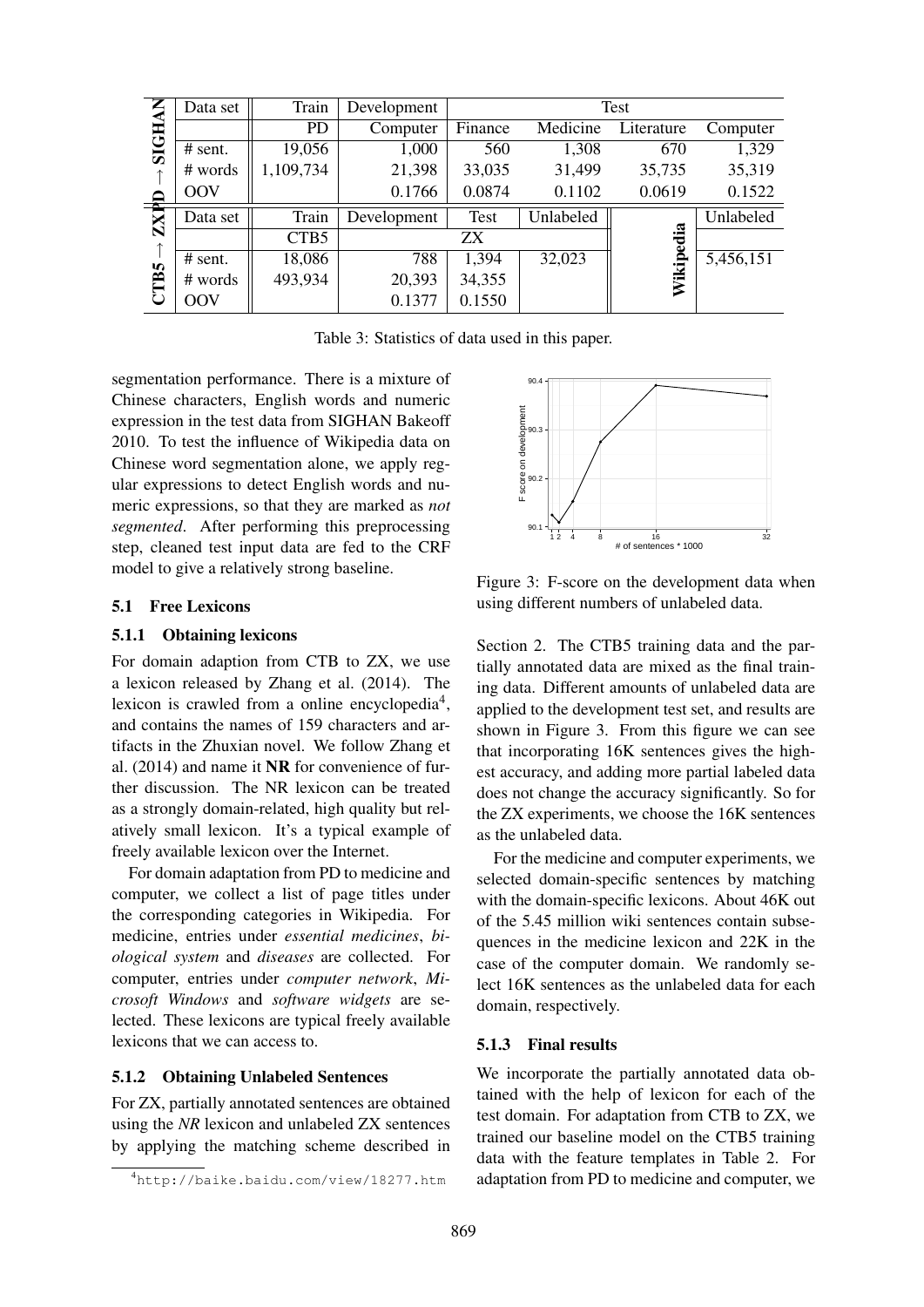| Domain                          | ZΧ    |                   |       | Medicine | Computer |       |  |
|---------------------------------|-------|-------------------|-------|----------|----------|-------|--|
|                                 |       | Roov              | F     | Roov     | F        | Roov  |  |
| <b>Baseline</b>                 | 87.50 | 73.65 91.36 72.95 |       |          | 93.16    | 84.02 |  |
| <b>Baseline+Lexicon Feature</b> | 90.36 | 80.69             | 91.60 | 74.39    | 93.14    | 84.27 |  |
| Baseline+PA (Lex)               | 90.63 | 84.88             | 91.68 | 74.99    | 93.47    | 85.63 |  |
| Zhang et al. $(2014)$           | 88.34 |                   |       |          |          |       |  |

Table 4: Final result for adapting CTB to Zhuxian and adapting PD to the medicine and computer domains, using partially annotated data (referred to as *PA*) obtained from unlabeled data and lexicons.

trained our baseline model on the PD training data with the same feature template setting.

Previous research makes use of a lexicon by adding lexicon features directly into a model (Sun and Xu, 2011; Zhang et al., 2014), rather than transforming them into partially annotated sentences. To make a comparison, we follow Sun and Xu (2011) and add three lexicon features to represent whether  $c_i$  is located at the beginning, middle or the end of a word in the lexicon, respectively. For each test domain, the lexicon for the lexicon feature model consists of the most frequent words in the source domain training data (about 6.7K for CTB5 and 8K for PD, respectively) and the domain-specific lexicon we obtained in Section 5.1.1.

The results are shown in Table 4, where the first row shows the performance of the baseline models and the second row shows the performance of the model incorporating lexicon feature. The third row shows our method using partial annotation. On the ZX test set, our method outperforms the baseline by more than 3 absolute percentage. The model with partially annotated data performs better than the one with additional lexicon features. Similar conclusion is obtained when adapting from PD to medicine and computer. By incorporating the partially annotated data, the segmentation of lexicon words, along with the context, is learned.

We also compare our method with the work of Zhang et al. (2014), who reported results only on the ZX test data. We use the same lexicon settings. Our method gives better result than Zhang et al. (2014), showing that the combination of a lexicon and unannotated sentence into partially annotated data can lead to better performance than using a dictionary alone in type-supervision. Given that we only explore the use of free resource, combining a lexicon with *unannotated* sentences is a better option than using the lexicon directly. Zhang et al.'s concern, on the other hand, is to compare

| Method                    | Com. Dev |       |  |  |
|---------------------------|----------|-------|--|--|
|                           |          | Roov  |  |  |
| <b>Baseline</b>           | 93.56    | 83.75 |  |  |
| Baseline+PA (Random 160K) | 94.29    | 86.58 |  |  |
| Baseline+PA (Selected)    | 95.00    | 88.28 |  |  |

Table 5: The performance of data selection on the development set of the computer domain.

type- and token-annotation. Our partial annotation can thus be treated as a compromise to obtain some *pseudo* partial token-annotations when *full* token annotations are unavailable. Another thing to note is that the model of Zhang et al. (2014) is a joint model for segmentation and POS-tagging, which is generally considered stronger than a single segmentation model.

#### 5.2 Free Natural Annotation

When extracting word boundaries from Wikipedia sentences, we ignore natural annotations on English words and digits because these words are recognized by the preprocessor. Following Jiang et al. (2013), we also recognize a naturally annotated two-character subsequence as a word.

## 5.2.1 Effect of data selection

To make better use of more domain-specific data, and to alleviate noise in partial annotation, we apply the selection method proposed in Section 2 to the Wikipedia data. On the computer domain development test data, this selection method results in 9.4K computer-related sentences with partial annotation. A model is trained with both the PD training data and the partially annotated computer domain Wikipedia data. For comparison, we also trained a model with 160K randomly selected Wikipedia sentences. The experimental result is shown in Table 5. The model incorporating selected data achieves better performance compared to the model with randomly sampled data, demonstrating that data selection is helpful to improving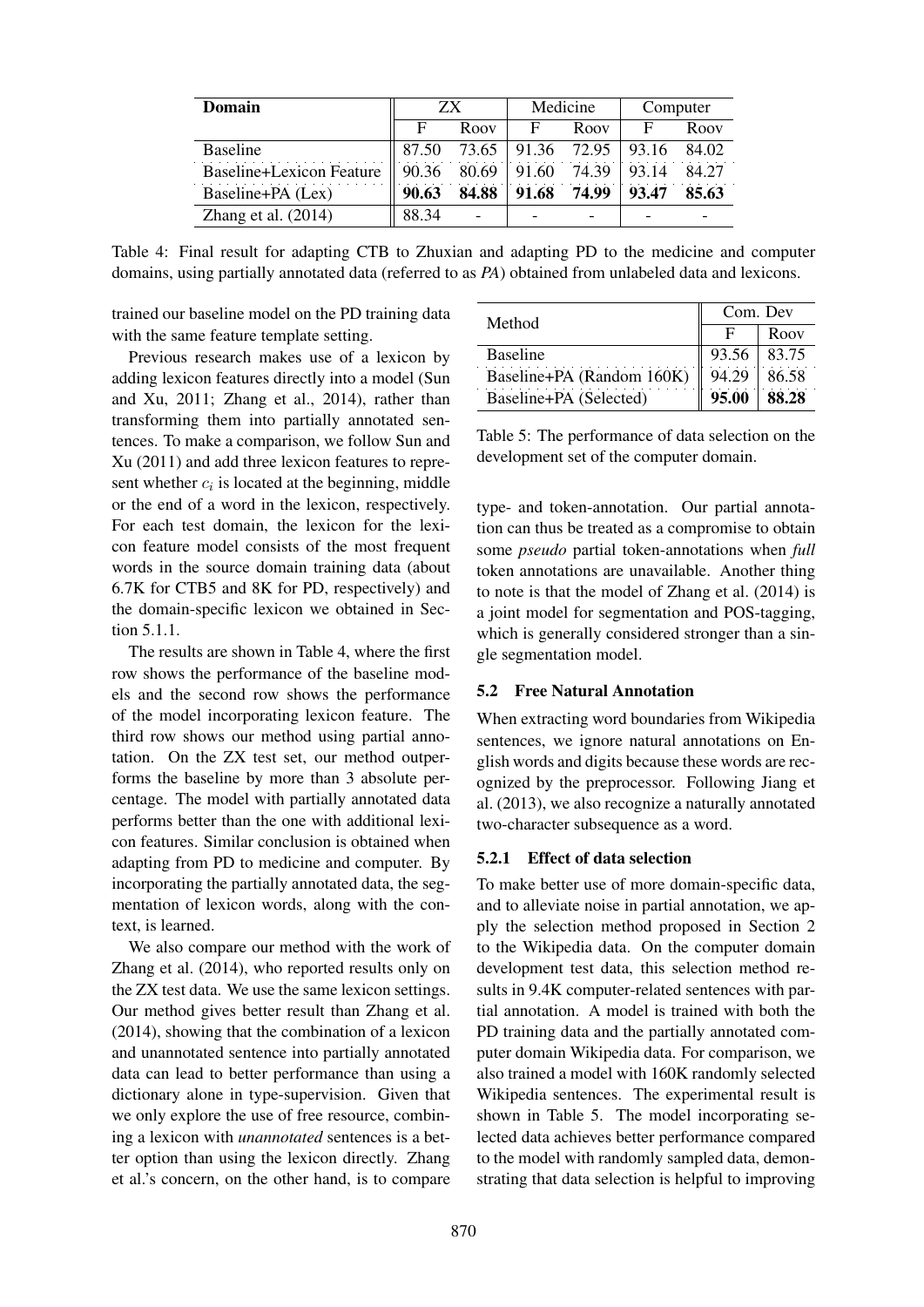| Method                | Finance |       | Medicine |       | Literature |       | Computer |       |         |
|-----------------------|---------|-------|----------|-------|------------|-------|----------|-------|---------|
|                       | F       | Roov  | F        | Roov  | F          | Roov  | F        | Roov  | $Avg-F$ |
| <b>Baseline</b>       | 95.20   | 86.90 | 91.36    | 72.90 | 92.27      | 73.61 | 93.16    | 83.48 | 93.00   |
| Baseline+PA (Ran-     | 95.16   | 87.60 | 92.41    | 78.13 | 92.17      | 75.30 | 93.91    | 83.48 | 93.41   |
| dom 160K              |         |       |          |       |            |       |          |       |         |
| Baseline+PA           | 95.54   | 88.53 | 92.47    | 78.28 | 92.49      | 76.84 | 93.93    | 87.53 | 93.61   |
| (Selected)            | $+0.34$ |       | $+1.11$  |       | $+0.22$    |       | $+0.77$  |       |         |
| Jiang et al. $(2013)$ | 93.16   |       | 93.34    |       | 93.53      |       | 91.19    |       | 92.80   |

Table 6: Experimental results on the SIGHAN Bakeoff 2010 data.

the domain adaption accuracy.

## 5.2.2 Final Result

The final results on the four test domains are shown in Table 6. From this table, we can see that significant improvements are achieved with the help of the partially annotated Wikipedia data, when compared to the baseline. The models trained with selected partial annotation perform better than those trained with random partial annotation. Our F-scores are competitive to those reported by Jiang et al. (2013). However, since their model is trained on a different source domain, the results are not directly comparable.

#### 5.2.3 Analysis

In this section, we study the effect of Wikipedia on domain adaptation when no data selection is performed, in order to analyze the effect of partially annotated data. We randomly sample 10K, 20K, 40K, 80K and 160K sentences from the 5.45 million Wikipedia sentences, and incorporate them into the training process, respectively. Five models are obtained adding the baseline, and we test their performances on the four test domains. Figure 4 shows the results.

From the figure we can see that for the medicine and computer domains, where the OOV rate is relatively high, the F-score generally increases when more data from Wikipedia are used. The trends of F-score and OOV recall against the volume of Wikipedia data are almost identical. However, for the finance and literature domains, which have low OOV rates, such a relation between data size and accuracy is not witnessed. For the literature domain, even an opposite trends is shown.

We can draw the following conclusions: (1) Natural annotation on Wikipedia data contributes to the recognition of OOV words on domain adaptation; (2) target domains with more OOV words benefit more from Wikipedia data. (3) along with

| Method                    | Med.  | Com.  |
|---------------------------|-------|-------|
|                           | н     | F     |
| Baseline                  | 91.36 | 93.16 |
| Baseline+PA (Lex)         | 91.68 | 93.47 |
| Baseline+PA (Natural)     | 92.47 | 93.93 |
| Baseline+PA (Lex+Natural) | 92.63 | 94.07 |

Table 7: Results by combining different sources of free annotation.

the positive effect on OOV recognition, Wikipedia data can also introduce noise, and hence data selection can be useful.

## 5.3 Combining Lexicon and Natural Annotation

To make the most use of free annotation, we combine available free lexicon and natural annotation resources by joining the partially annotated sentences derived using each resource, training our CRF model with these partially annotated sentences and the fully annotated PD sentences. The tests are performed on medicine and computer domains. Table 7 shows the results, where further improvements are made on both domains when the two types of resources are combined.

## 6 Related Work

There has been a line of research on making use of unlabeled data for word segmentation. Zhao and Kit (2008) improve segmentation performance by mutual information between characters, collected from large unlabeled data; Li and Sun (2009) use punctuation information in a large raw corpus to learn a segmentation model, and achieve better recognition of OOV words; Sun and Xu (2011) explore several statistical features derived from unlabeled data to help improve character-based word segmentation. These investigations mainly focus on in-domain accuracies. Liu and Zhang (2012)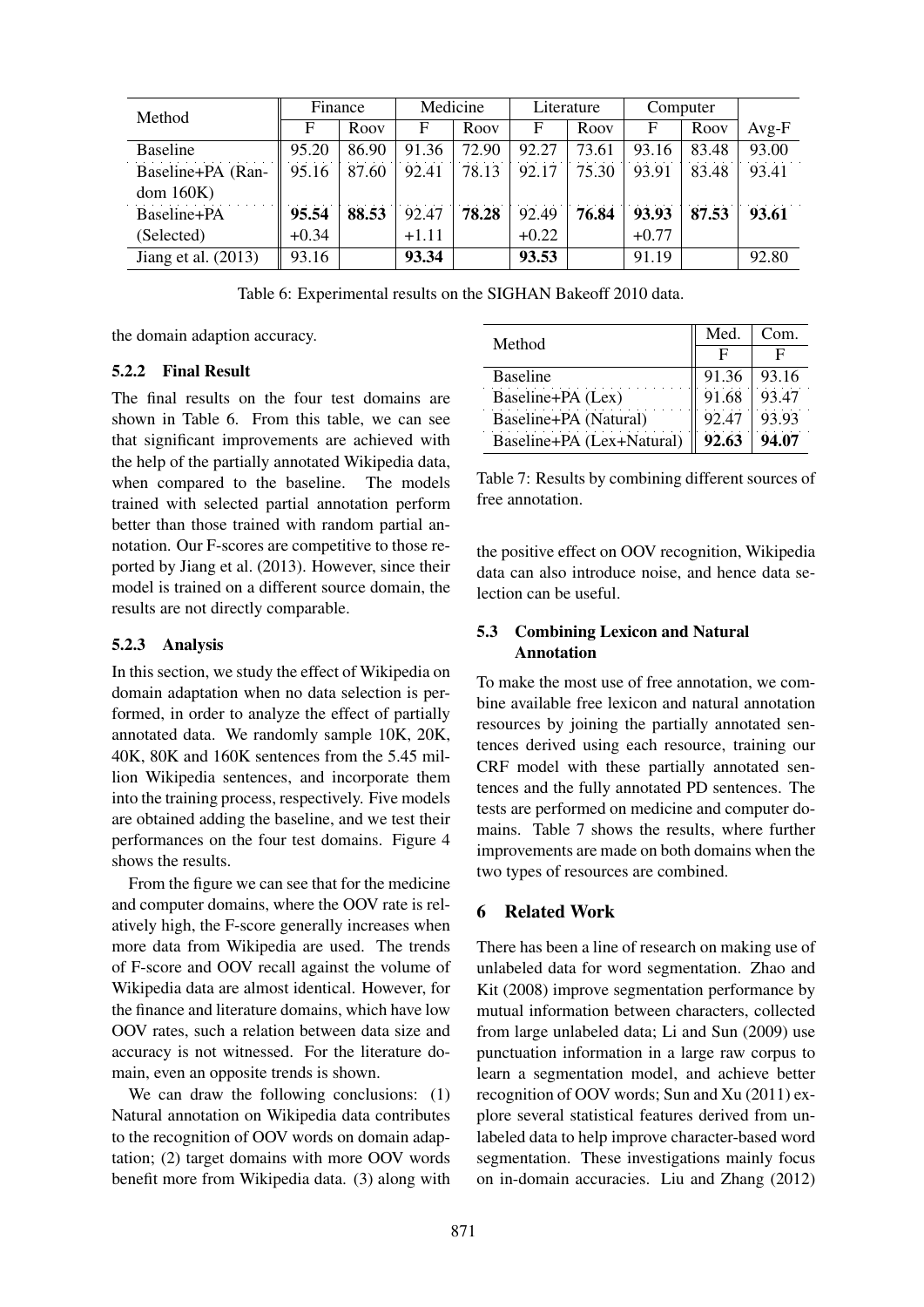

Figure 4: Performance of the model incorporating difference sizes of Wikipedia data. The solid line represents the F-score and dashed line represents the recall of OOV words.

study domain adaptation using an unsupervised self-training method. In contrast to their work, we make use of not only unlabeled data, but also leverage any free annotation to achieve better results for domain adaptation.

There has also been work on making use of a dictionary and natural annotation for segmentation. Zhang et al. (2014) study type-supervised domain adaptation for Chinese segmentation. They categorize domain difference into two types: different vocabulary and different POS distributions. While the first type of difference can be effectively resolved by using lexicon for each domain, the second type of difference needs to be resolved by using annotated sentences. They found that given the same manual annotation time, a combination of the lexicon and sentence is the most effective. Jiang et al. (2013) use 160K Wikipedia sentences to improves segmentation accuracies on several domains. Both Zhang et al. (2014) and Jiang et al. (2013) work on discriminative models using the structure perceptron (Collins, 2002), although they study two different sources of information. In contrast to their work, we unify both types of information under the CRF framework.

CRF has been used for Chinese word segmentation (Tseng, 2005; Shi and Wang, 2007; Zhao and Kit, 2008; Wang et al., 2011). However, most previous work train a CRF by using full annotation only. In contrast, we study CRF based segmentation by using both full and partial annotation.

Several other variants of CRF model has been proposed in the machine learning literature, such as the generalized expectation method (Mann and McCallum, 2008), which introduce knowledge by incorporating a manually annotated feature distribution into the regularizer, and the JESS-CM (Suzuki and Isozaki, 2008), which use a EM-like method to iteratively optimize the parameter on both the annotated data and unlabeled data. In contrast, we directly incorporate the likelihood of partial annotation into the objective function. The work that is the most similar to ours is Tsuboi et al. (2008), who modify the CRF learning objective for partial data. They focus on Japanese lexical analysis using manually collected partial data, while we investigate the effect of partial annotation from freely available sources for Chinese segmentation.

#### 7 Conclusion

In this paper, we investigated the problem of domain adaptation for word segmentation, by transferring various sources of free annotations into a consistent form of partially annotated data and applying a variant of CRF that can be trained using fully- and partially-annotated data simultaneously. We performed a large set of experiments to study the effectness of free data, finding that they are useful for improving segmentation accuracy. Experiments also show that proper data selection can further benefit the model's performance.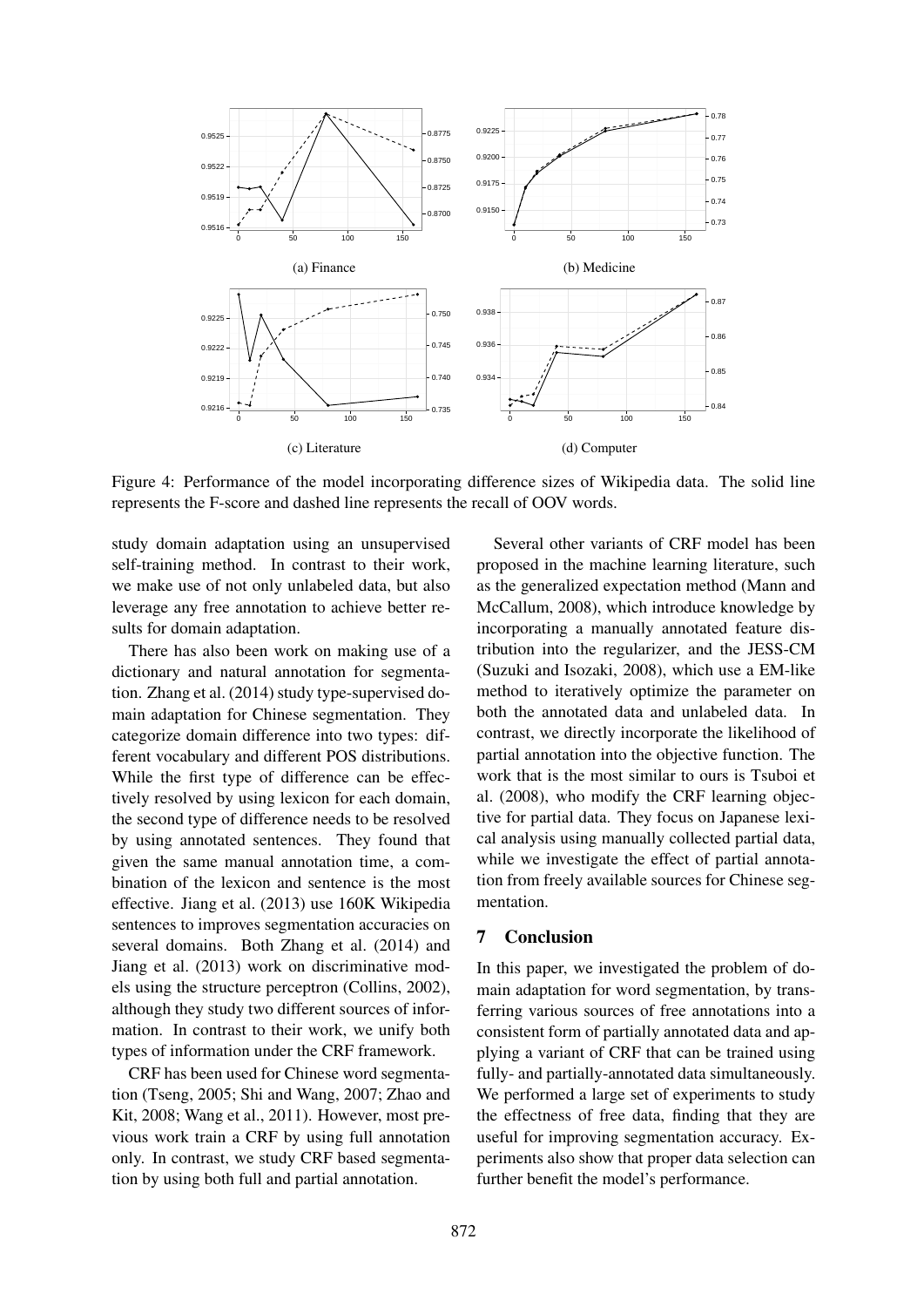#### Acknowledgments

We thank the anonymous reviewers for their constructive comments. This work was supported by the National Key Basic Research Program of China via grant 2014CB340503 and the National Natural Science Foundation of China (NSFC) via grant 61133012 and 61370164, the Singapore Ministry of Education (MOE) AcRF Tier 2 grant T2MOE201301 and SRG ISTD 2012 038 from Singapore University of Technology and Design.

#### **References**

- Leonard E Baum and Ted Petrie. 1966. Statistical inference for probabilistic functions of finite state markov chains. *The annals of mathematical statistics*, pages 1554–1563.
- Léon Bottou. 1991. Stochastic gradient learning in neural networks. In *Proceedings of Neuro-Nˆımes 91*, Nimes, France. EC2.
- Michael Collins. 2002. Discriminative training methods for hidden markov models: Theory and experiments with perceptron algorithms. In *Proceedings of the 2002 Conference on Empirical Methods in Natural Language Processing*, pages 1–8. Association for Computational Linguistics, July.
- Jianfeng Gao, Mu Li, Andi Wu, and Chang-Ning Huang. 2005. Chinese word segmentation and named entity recognition: A pragmatic approach. *Comput. Linguist.*, 31(4):531–574, December.
- Dan Garrette and Jason Baldridge. 2012. Typesupervised hidden markov models for part-of-speech tagging with incomplete tag dictionaries. In *Proceedings of the 2012 Joint Conference on Empirical Methods in Natural Language Processing and Computational Natural Language Learning*, pages 821– 831, Jeju Island, Korea, July. Association for Computational Linguistics.
- Wenbin Jiang, Liang Huang, and Qun Liu. 2009. Automatic adaptation of annotation standards: Chinese word segmentation and pos tagging – a case study. In *Proceedings of the Joint Conference of the 47th Annual Meeting of the ACL and the 4th International Joint Conference on Natural Language Processing of the AFNLP*, pages 522–530, Suntec, Singapore, August. Association for Computational Linguistics.
- Wenbin Jiang, Meng Sun, Yajuan Lü, Yating Yang, and Qun Liu. 2013. Discriminative learning with natural annotations: Word segmentation as a case study. In *Proceedings of the 51st Annual Meeting of the Association for Computational Linguistics (Volume 1: Long Papers)*, pages 761–769, Sofia, Bulgaria, August. Association for Computational Linguistics.
- John D. Lafferty, Andrew McCallum, and Fernando C. N. Pereira. 2001. Conditional random fields: Probabilistic models for segmenting and labeling sequence data. In *Proceedings of the Eighteenth International Conference on Machine Learning*, ICML '01, pages 282–289, San Francisco, CA, USA. Morgan Kaufmann Publishers Inc.
- Zhongguo Li and Maosong Sun. 2009. Punctuation as implicit annotations for chinese word segmentation. *Comput. Linguist.*, 35(4):505–512, December.
- D. C. Liu and J. Nocedal. 1989. On the limited memory bfgs method for large scale optimization. *Math. Program.*, 45(3):503–528, December.
- Yang Liu and Yue Zhang. 2012. Unsupervised domain adaptation for joint segmentation and POS-tagging. In *Proceedings of COLING 2012: Posters*, pages 745–754, Mumbai, India, December. The COLING 2012 Organizing Committee.
- Gideon S. Mann and Andrew McCallum. 2008. Generalized expectation criteria for semi-supervised learning of conditional random fields. In *Proceedings of ACL-08: HLT*, pages 870–878, Columbus, Ohio, June. Association for Computational Linguistics.
- Yanxin Shi and Mengqiu Wang. 2007. A dual-layer crfs based joint decoding method for cascaded segmentation and labeling tasks. In *Proceedings of the 20th International Joint Conference on Artifical Intelligence*, IJCAI'07, pages 1707–1712, San Francisco, CA, USA. Morgan Kaufmann Publishers Inc.
- Yan Song, Prescott Klassen, Fei Xia, and Chunyu Kit. 2012. Entropy-based training data selection for domain adaptation. In *Proceedings of COLING 2012: Posters*, pages 1191–1200, Mumbai, India, December. The COLING 2012 Organizing Committee.
- Weiwei Sun and Jia Xu. 2011. Enhancing chinese word segmentation using unlabeled data. In *Proceedings of the 2011 Conference on Empirical Methods in Natural Language Processing*, pages 970– 979, Edinburgh, Scotland, UK., July. Association for Computational Linguistics.
- Jun Suzuki and Hideki Isozaki. 2008. Semi-supervised sequential labeling and segmentation using gigaword scale unlabeled data. In *Proceedings of ACL-08: HLT*, pages 665–673, Columbus, Ohio, June. Association for Computational Linguistics.
- Huihsin Tseng. 2005. A conditional random field word segmenter. In *In Fourth SIGHAN Workshop on Chinese Language Processing*.
- Yuta Tsuboi, Hisashi Kashima, Shinsuke Mori, Hiroki Oda, and Yuji Matsumoto. 2008. Training conditional random fields using incomplete annotations. In *Proceedings of the 22nd International Conference on Computational Linguistics (Coling 2008)*, pages 897–904, Manchester, UK, August. Coling 2008 Organizing Committee.